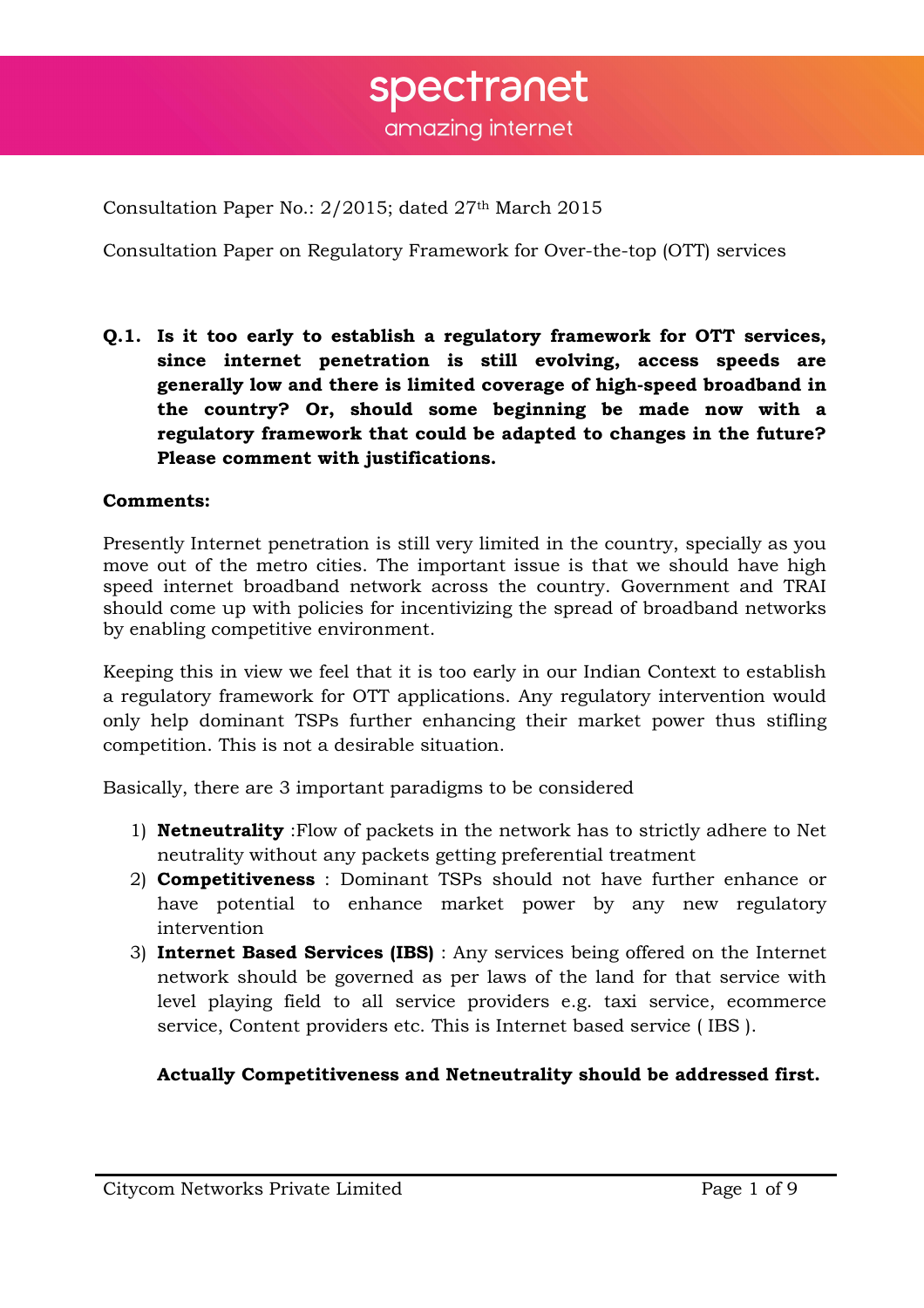**Q.2. Should the OTT players offering communication services (voice, messaging and video call services) through applications (resident either in the country or outside) be brought under the licensing regime? Please comment with justifications.** 

#### **Comments:**

All IBSs should be governed by similar law such that there should be a level playing field for similar service among all the operators, whether Indian or foreign for tax, for Security considerations. However comparison has to be on similar service.

It is an irony that when SMS/VAS got enabled by CMSPs, the view taken was no regulatory intervention. Now these CMSPs were allowed to offer VoIP services as early as in 2005 but did not offer the same thus depriving customers in India where as in rest of world it proliferated. It is not at all justifiable to compare Normal voice service with Voip service.

# **Q.3. Is the growth of OTT impacting the traditional revenue stream of TSPs? If so, is the increase in data revenues of the TSPs sufficient to compensate for this impact? Please comment with reasons.**

#### **Comments:**

There are innovations constantly happening in the Internet echo system. Data revenues also fall under the traditional revenue streams category. Both on OTTs and in general data consumption. And this is leading to very high CAGR of data consumption due to large no of devices (in addition to traditional computer only), displays with higher resolution HD, 4K, now 8 K thus data consumption going up manifold over last few years. This is a huge upside to TSPs.

Any spectrum was clearly bid on the basis of present operating environment.

**Q.4. Should the OTT players pay for use of the TSPs network over and above data charges paid by consumers? If yes, what pricing options can be adopted? Could such options include prices based on bandwidth consumption? Can prices be used as a means of product/service differentiation? Please comment with justifications.** 

#### **Comments:**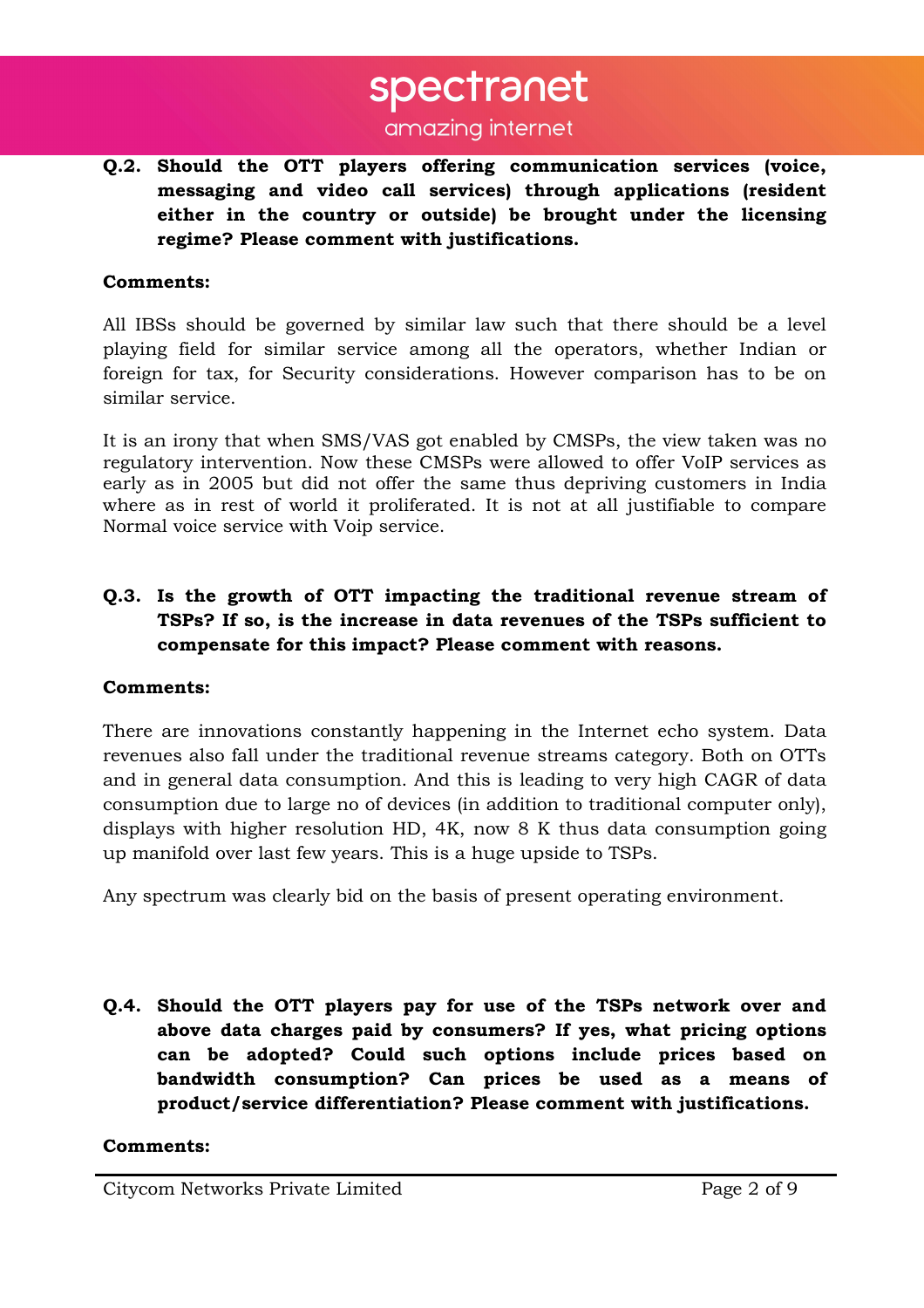# spectranet

amazing internet

IBS players should not pay for use of the TSPs network over and above data charges paid by customers. Charging extra for specific apps or services is also akin to breaking up the Internet into pieces, which is fundamentally against what Net Neutrality stands for.

The traffic is being generated by the customer to a particular OTT. OTT has developed an application, hosted it and is providing to the customer who is approaching him for that service.

Concerned TSP's are getting their bandwidth revenues at both ends respectively. Any discriminatory charges on OTT in this relationship would eventually be at the cost of the consumer in terms of higher unaffordable charges or denial of service and also killing innovation. This also has the potential of killing competition.

Forcing Internet-based services to pay extra for using a particular network negatively impact consumers and harm the Indian digital ecosystem. As mentioned in the above answer, data revenues of Indian telecom operators is already on an upswing and is slated to increase rapidly over the next few years, hence the argument for creating a new revenue source is not justified.

**Q.5. Do you agree that imbalances exist in the regulatory environment in the operation of OTT players? If so, what should be the framework to address these issues? How can the prevailing laws and regulations be applied to OTT players (who operate in the virtual world) and compliance enforced? What could be the impact on the economy? Please comment with justifications.** 

### **Comments:**

We do not feel there are any such imbalances which require regulatory changes. Innovative service offerings will constantly be developed and come into the market. We need a consistent and confident policy which envisages and encourages innovation.

Telecom operators provided the pipe or network on top of which Services exist. So, there's a clear distinction between Network and services. Services need to be governed by the law of the land. TSPs should not be the arbitrators here.

It also needs to be pointed out that various services attract respective laws. If it is Taxi service, transportation laws. Ecommerce would attract taxes rules and consumer goods supplied governed under consumer protection laws, Content service under IT act.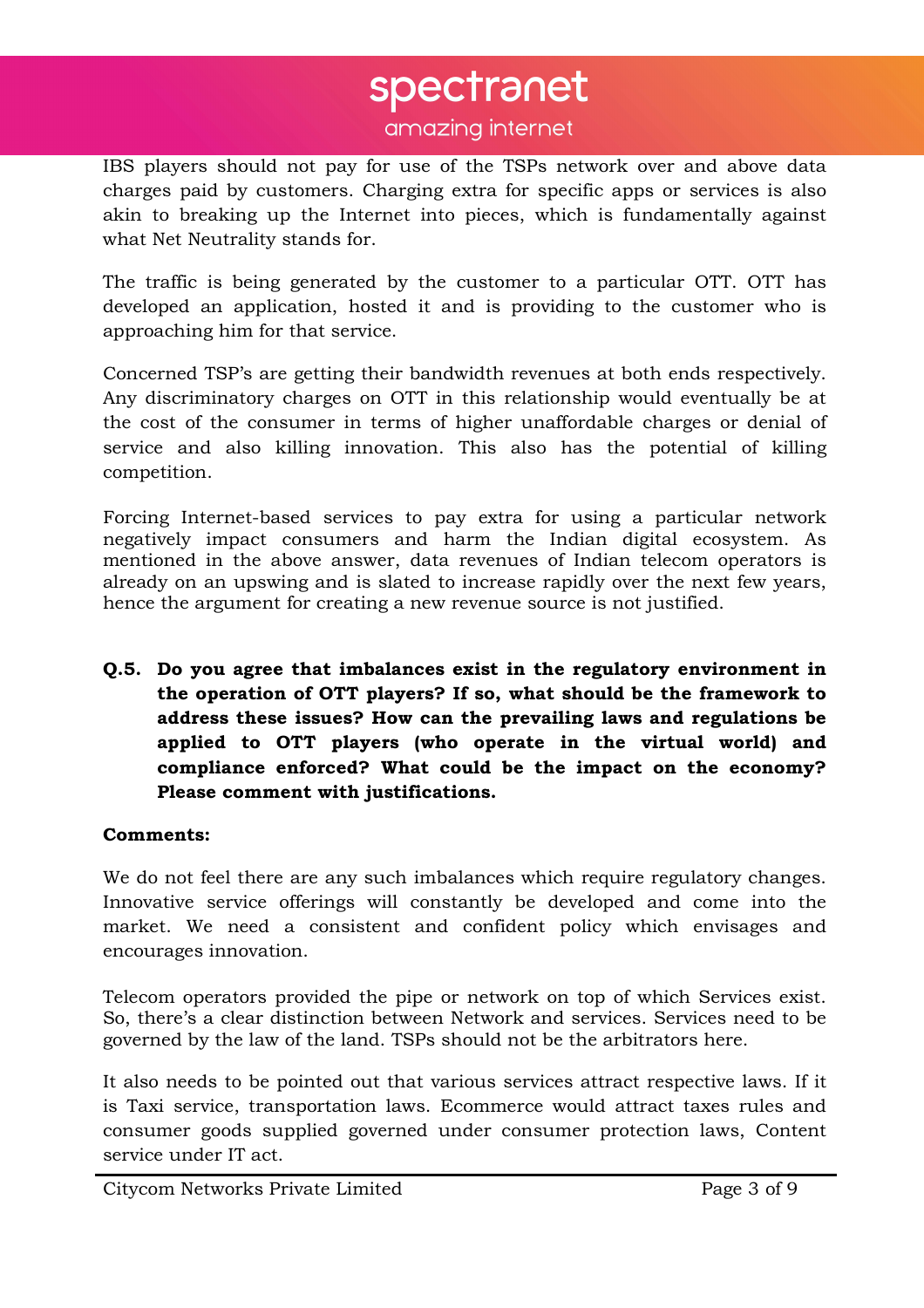# spectranet

# amazing internet

**Q.6. How should the security concerns be addressed with regard to OTT players providing communication services? What security conditions such as maintaining data records, logs etc. need to be mandated for such OTT players? And, how can compliance with these conditions be ensured if the applications of such OTT players reside outside the country? Please comment with justifications.** 

### **Comments:**

Same regulation should be applicable as per the services being offered. Level playing field needs to be there among all such services. E.g. in case of VoIP, service provider is required to keep the data records and logs. Company residing outside the country should not be a deterrent. TRAI/ Government needs to educate customers about which Companies are not responding/adhering to the Sovereign requirements of security, privacy.

Adequate safeguards can be easily applied as is being done by other countries of the world.

# **Q.7. How should the OTT players offering app services ensure security, safety and privacy of the consumer? How should they ensure protection of consumer interest? Please comment with justifications.**

### **Comments:**

There are several laws in different service area to protect the customer interest as well as national security. Any service player offering app services should be governed by such laws to create a level playing field.

**Q.8. In what manner can the proposals for a regulatory framework for OTTs in India draw from those of ETNO, referred to in para 4.23 or the best practices summarised in para 4.29? And, what practices should be proscribed by regulatory fiat? Please comment with justifications.** 

### **Comments:**

Relevance of picking ETNO as a model is not understood. Why ETNO?ETNO's suggestions on this subject so far appear to be controversial and do not seem to be accepted by any government agency - including the regulators in their own host countries. It is therefore suggested that TRAI should not refer to ETNO at all.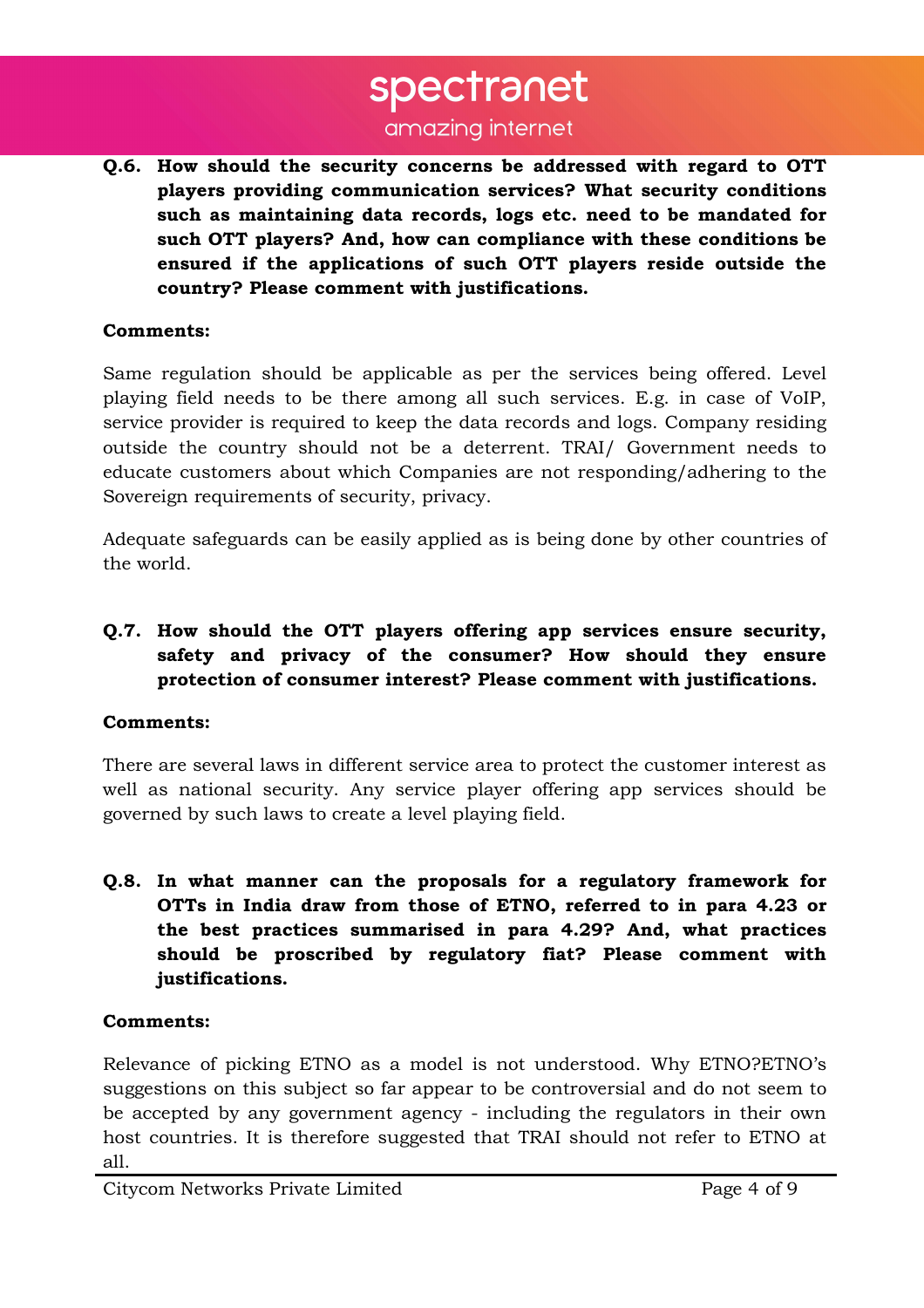**Q.9. What are your views on net-neutrality in the Indian context? How should the various principles discussed in para 5.47 be dealt with? Please comment with justifications.** 

#### **Comments:**

Net neutrality means that Internet Service Providers charge consumers for internet access, do not favour one content provider over another. TSP's should not differentiate between data packets. All traffic should be treated equally in a non discretionary manner.

It is very important to have an open and free internet where users are free to choose the services they want to access—instead of a telecom operator deciding and nudging its customers to what information they can or should access.

Assuming there is no net neutrality, only the big application/service players will be able to strike deals with large/dominant TSPs telcos while the smaller players remain inaccessible, which will go against the principles of net neutrality as listed below:

- No blocking by TSPs and ISPs on specific forms of internet traffic, services and applications.
- No slowing or "throttling" internet speeds by TSPs and ISPs on specific OTT services
- No preferential treatment of services and platforms being operated by TSPs and ISPs and their subsidiaries/related companies.

It is also worth noting that any tinkering with netneutrality , would give too much power in the hands of the Dominant /large TSPs and big application/service provider which is not healthy for the ecosystem.

# **Q.10. What forms of discrimination or traffic management practices are reasonable and consistent with a pragmatic approach? What should or can be permitted? Please comment with justifications.**

#### **Comments:**

As Netneutrality is being followed, traffic discrimination is unnecessary. Traffic discrimination is against the principles of net neutrality.

Keeping this in mind, TRAI needs to ensure that instances of discrimination of traffic should only be privacy, security related.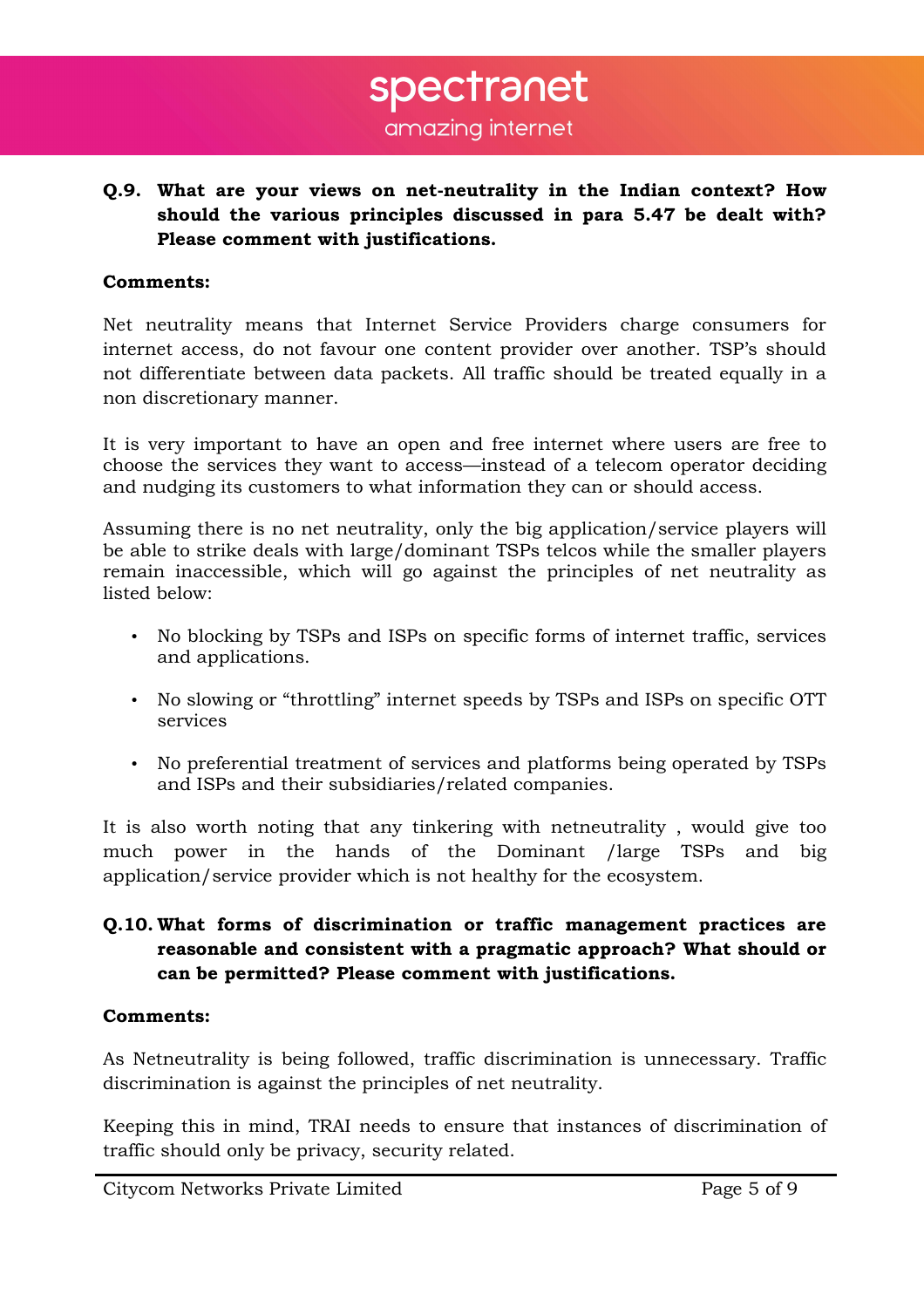# **Q.11. Should the TSPs be mandated to publish various traffic management techniques used for different OTT applications? Is this a sufficient condition to ensure transparency and a fair regulatory regime?**

#### **Comments:**

.

There should be no traffic management for different OTT services. If there is any management being done to prefer one or many OTTs, this should not be permitted.

Q.12. **How should the conducive and balanced environment be created such that TSPs are able to invest in network infrastructure and CAPs are able to innovate and grow? Who should bear the network upgradation costs? Please comment with justifications.**

#### **Comments:**

This question appears to be already biased in favour of a particular stand. It is but natural that TSPs have to bear the network upgradation costs which is due to higher data consumption.

The data revenues of TSPs are already increasing at a rapid pace in line with worldwide trends. The increased revenues from Data services will be able to meet the upgradation costs.

The Government should keep this in view and also incentivize spread of Internet network for ISP's by doing away with the AGR on internet bandwidth for ISPs, and allowing unrestricted infrastructure sharing. DoT must expeditiously come out with required notifications on this.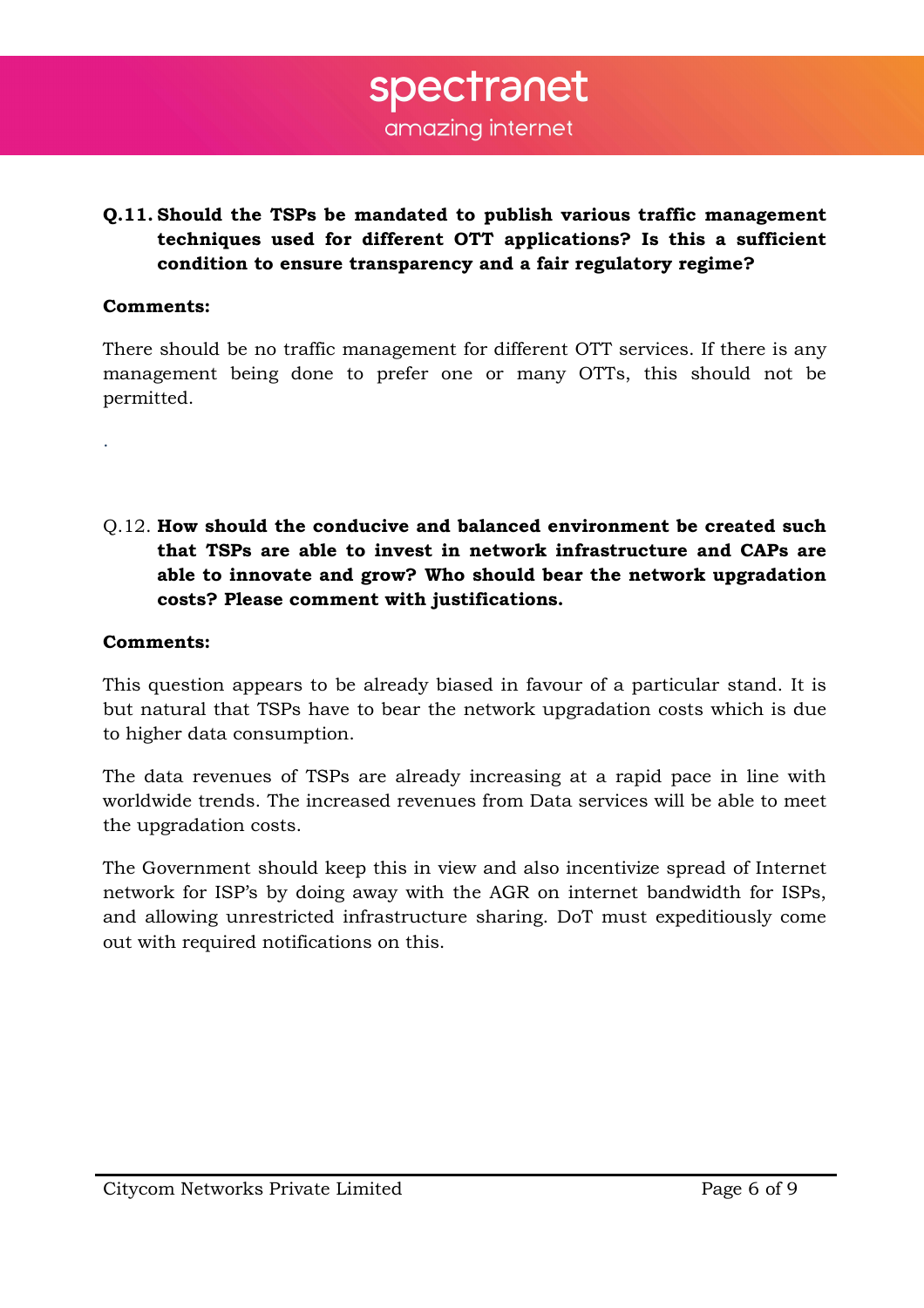**Q.13. Should TSPs be allowed to implement non-price based discrimination of services? If so, under what circumstances are such practices acceptable? What restrictions, if any, need to be placed so that such measures are not abused? What measures should be adopted to ensure transparency to consumers? Please comment with justifications.** 

### **Comments:**

No, TSPs should not be allowed to implement non-price based discrimination. This would be grossly uncompetitive and would kill competition leading to all traffic being cornered by few. In a country like India with diverse regions, cultures internet service would not be universal and would be as per whims of TSPs, as happens in an oligopoly situation.

**Q.14. Is there a justification for allowing differential pricing for data access and OTT communication services? If so, what changes need to be brought about in the present tariff and regulatory framework for telecommunication services in the country? Please comment with justifications.** 

# **Comments:**

There is absolutely no justification for differential whether pricing or on packets being moved on preferred basis.

**Q.15. Should OTT communication service players be treated as Bulk User of Telecom Services (BuTS)? How should the framework be structured to prevent any discrimination and protect stakeholder interest? Please comment with justification.** 

### **Comments:**

Treating OTT communication service players as Bulk User of Telecom Services again amounts to discrimination of data services and hence it should not be allowed.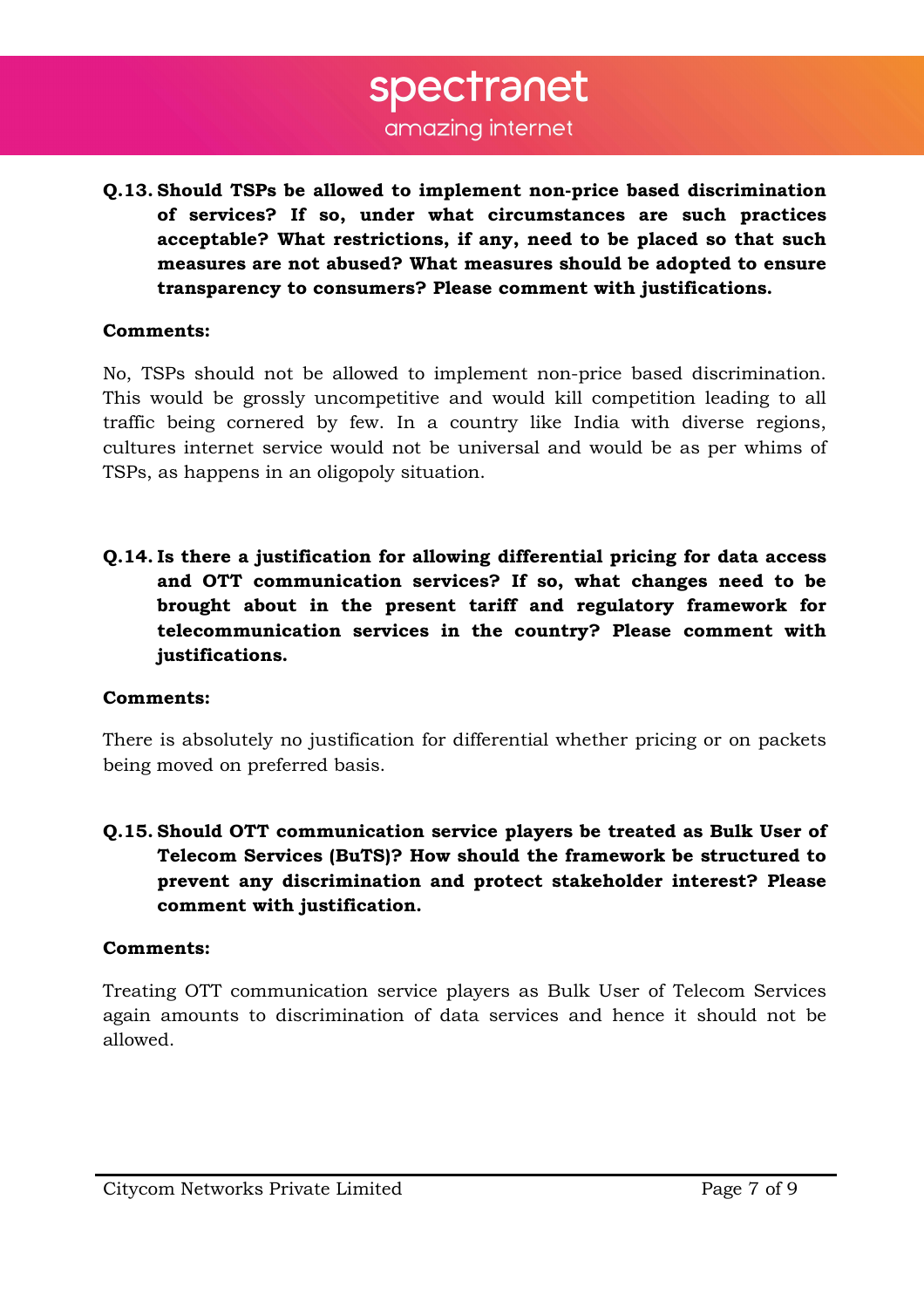amazing internet

spectranet

# **Q.16. What framework should be adopted to encourage India specific OTT apps? Please comment with justifications.**

## **Comments:**

Vibrant Competitive universally available Internet Broadband throughout the country is needed. Like for telecom voice services, regulatory intervention was to support the growth like license fees changed from fixed license fees to revenue share, calling party pays, spectrum being given on subsidised rates on administrative basis. Dominant /large TSPs should not at this stage should not be given regulatory shield to stifle competition.

India is a software giant, OTT apps will be developed by the entrepreneurs if they have usage and resultant value. India specific apps are being developed based on the above principle. No regulatory incentive will push developers to develop apps which do not meet the test of usage and commercial value.

Content hosting within the country would surely help domestic App developers and content creators.

# **Q.17. If the OTT communication service players are to be licensed, should they be categorised as ASP or CSP? If so, what should be the framework? Please comment with justifications.**

# **Comments:**

The categorization is unnecessary and undesirable. Services offered by any Internet based service provider OTT or otherwise should follow regulation and corresponding laws of the land for that service.

# **Q.18. Is there a need to regulate subscription charges for OTT communication services? Please comment with justifications.**

# **Comments:**

Subscription charges for such apps need to be allowed to evolve as it would in a pure market economy. In case at a later stage any large player is seen to charge high price should attract TRAI intervention based on its regulatory principles.